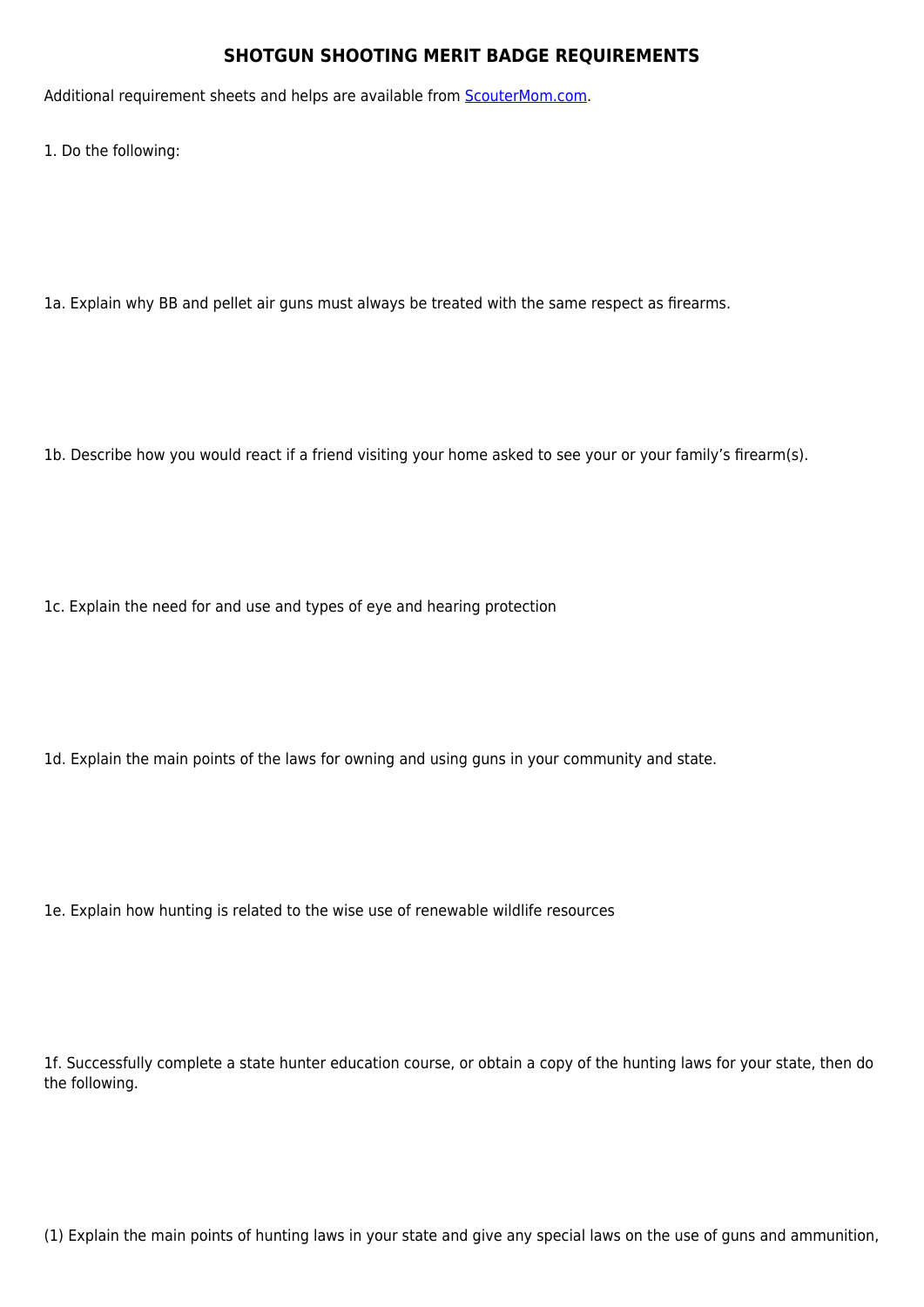(2) List the kinds of wildlife that can be legally hunted in your state.

1g. Explain to your counselor the proper hygienic guidelines used in shooting.

1h. Identify and explain three shotgun sports. Identify places in your community where you could shoot these sports and explain how you can join or be a part of shooting sports activities.

1 i. Give your counselor a list of sources that you could contact for information on firearms and their use.

2. Do ONE of the following options:

OPTION A—SHOTGUN SHOOTING (Modern Shotshell Type)

a. Identify the principal parts of a shotgun, action types, and how they function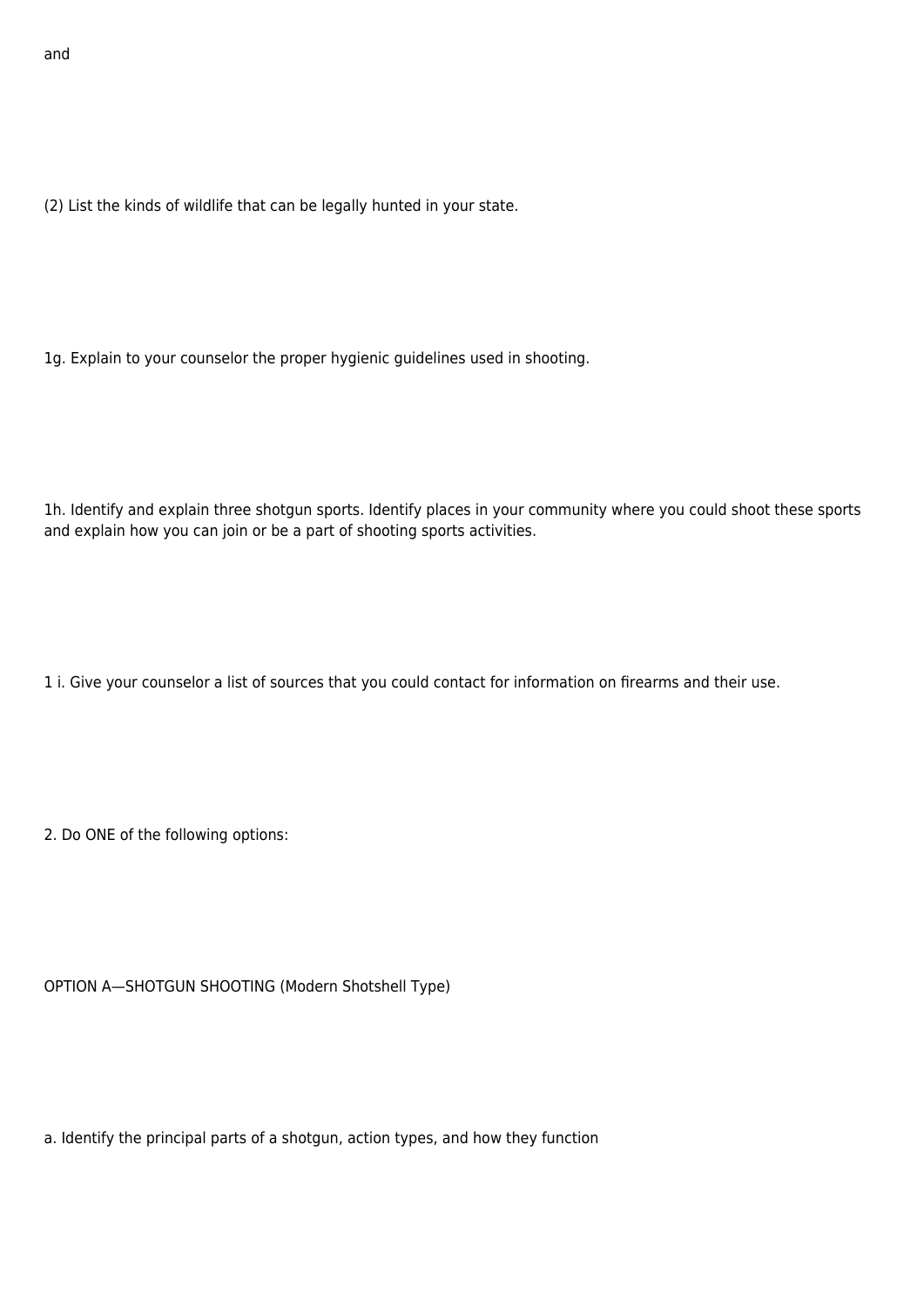b. Identify and demonstrate the rules for safely handling a shotgun.

c. Identify the parts of a shotgun shell and their functions

d. Identify the various gauges of shotguns. Explain which one you would pick for use and why

e. Identify and explain the fundamentals of safely shooting a shotgun. Explain what a misfire, hangfire, and squib fire are, and explain the procedures to follow in response to each

f. Identify and explain each rule for safely shooting a shotgun.

g. Demonstrate the knowledge, skills, and attitude necessary to safely shoot moving targets, using the fundamentals of shotgun shooting

h. Identify the materials needed to clean a shotgun

i. Demonstrate how to clean a shotgun properly and safely.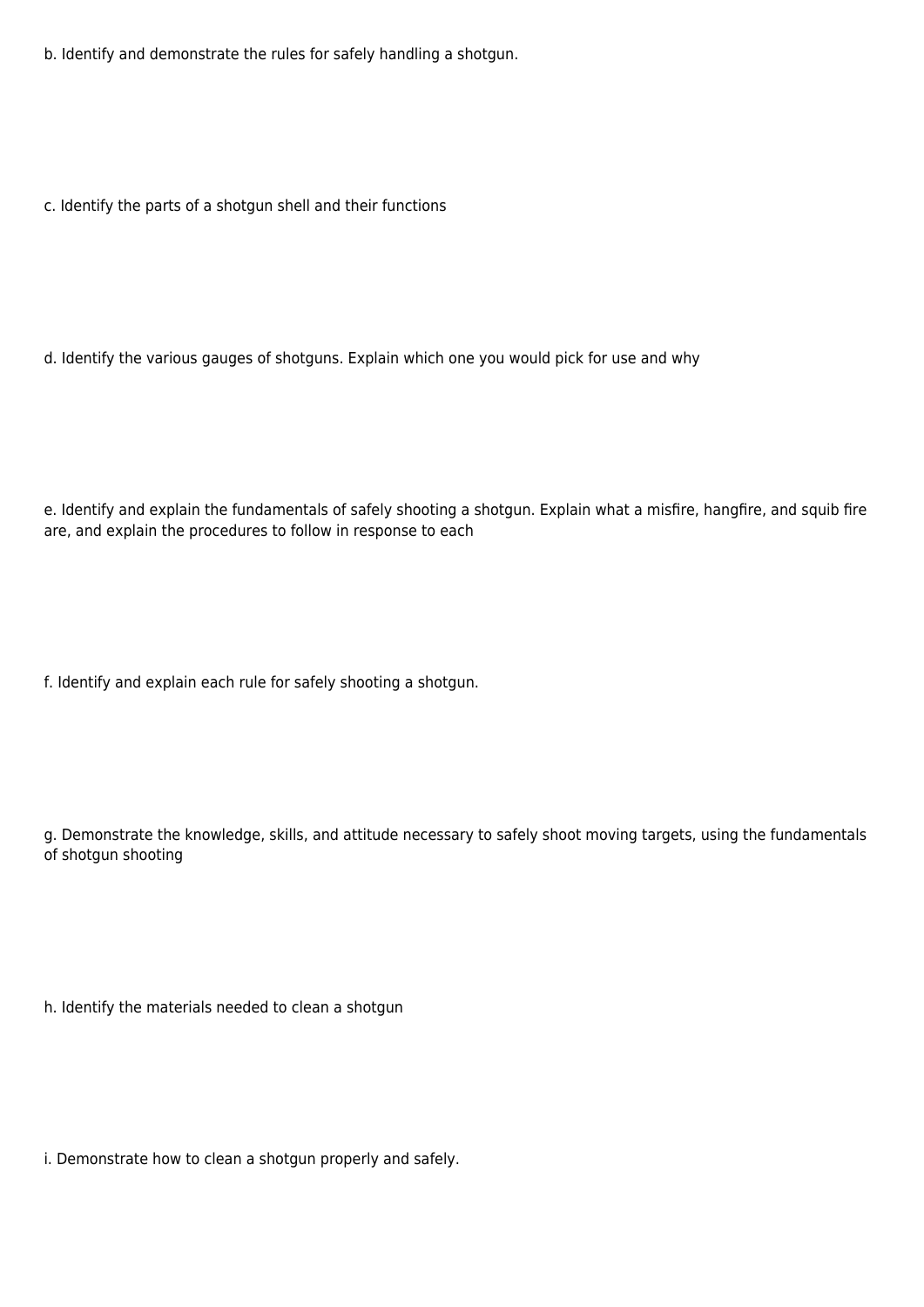j. Discuss what points you would consider in selecting a shotgun.

j. Discuss what points you would consider in selecting a shotgun.

## OPTION B—MUZZLELOADING SHOTGUN SHOOTING

a. Discuss a brief history of the development of the muzzleloading shotgun.

b. Identify principal parts of percussion and flintlock shotguns and discuss how they function.

c. Demonstrate and explain the rules of safely handling a muzzleloading shotgun.

d. Identify the various grades of black powder and their proper and safe use.

e. Discuss proper safety procedures pertaining to black powder use and storage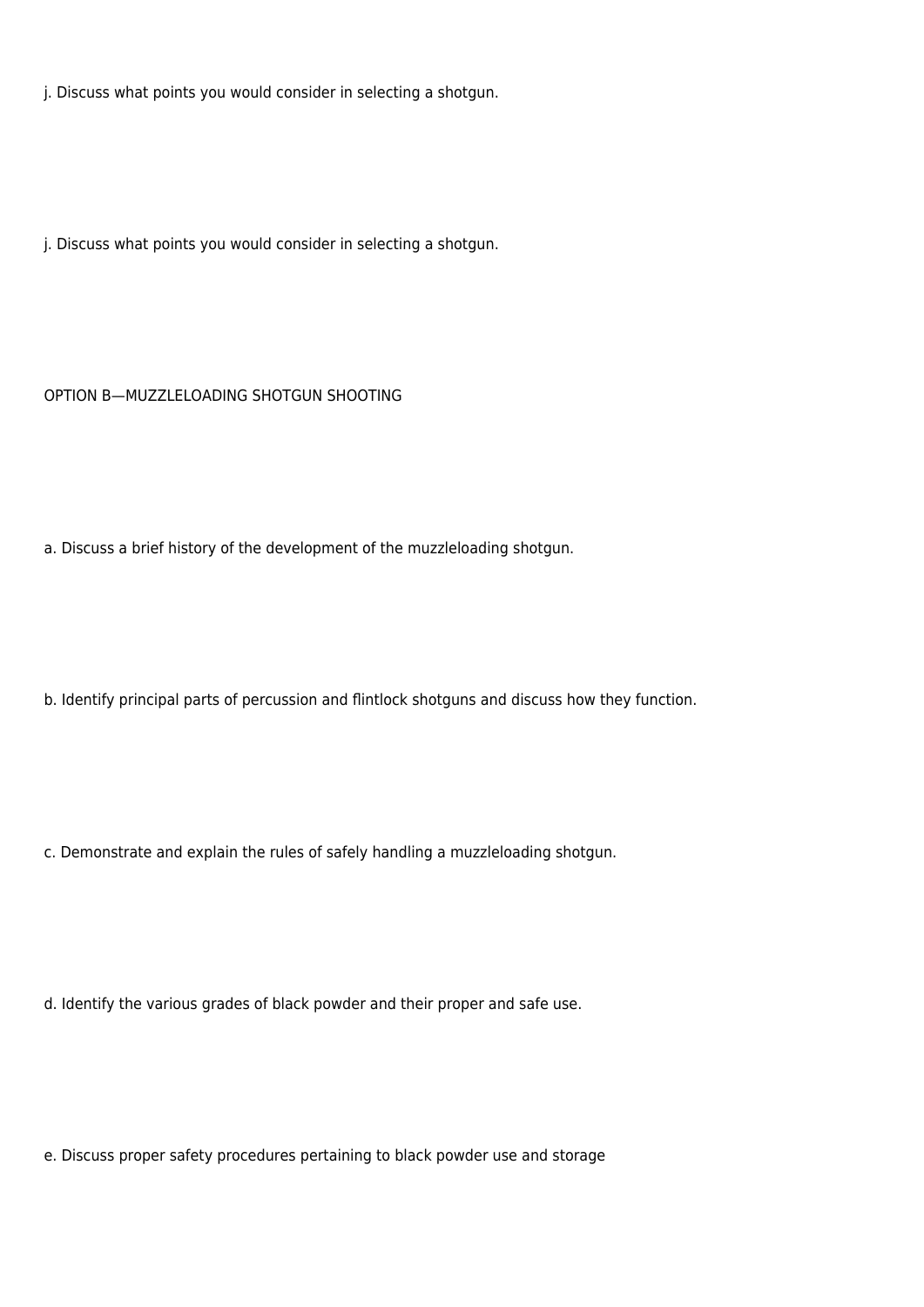f. Discuss proper components of a load.

g. Identify proper procedures and accessories used for safely loading a muzzleloading shotgun.

h. Demonstrate the knowledge, skills, and attitude necessary to safely shoot a muzzleloading shotgun on a range, including range procedures. Explain what a misfire, hangfire, and squibfire are, and explain the procedures to follow in response to each

i. Shoot a moving target with a muzzleloading shotgun using the five fundamentals of firing the shot.

j. Identify the materials needed to clean a muzzleloading shotgun properly and safely.

k. Demonstrate how to clean to clear a muzzleloading shotgun's failure to fire and explain or demonstrate proper correction procedures

l. Identify the causes of a muzzleloading shotgun's failure to fire and explain or demonstrate proper preventive procedures.

m. Discuss what points you would consider in selecting a muzzleloading shotgun.